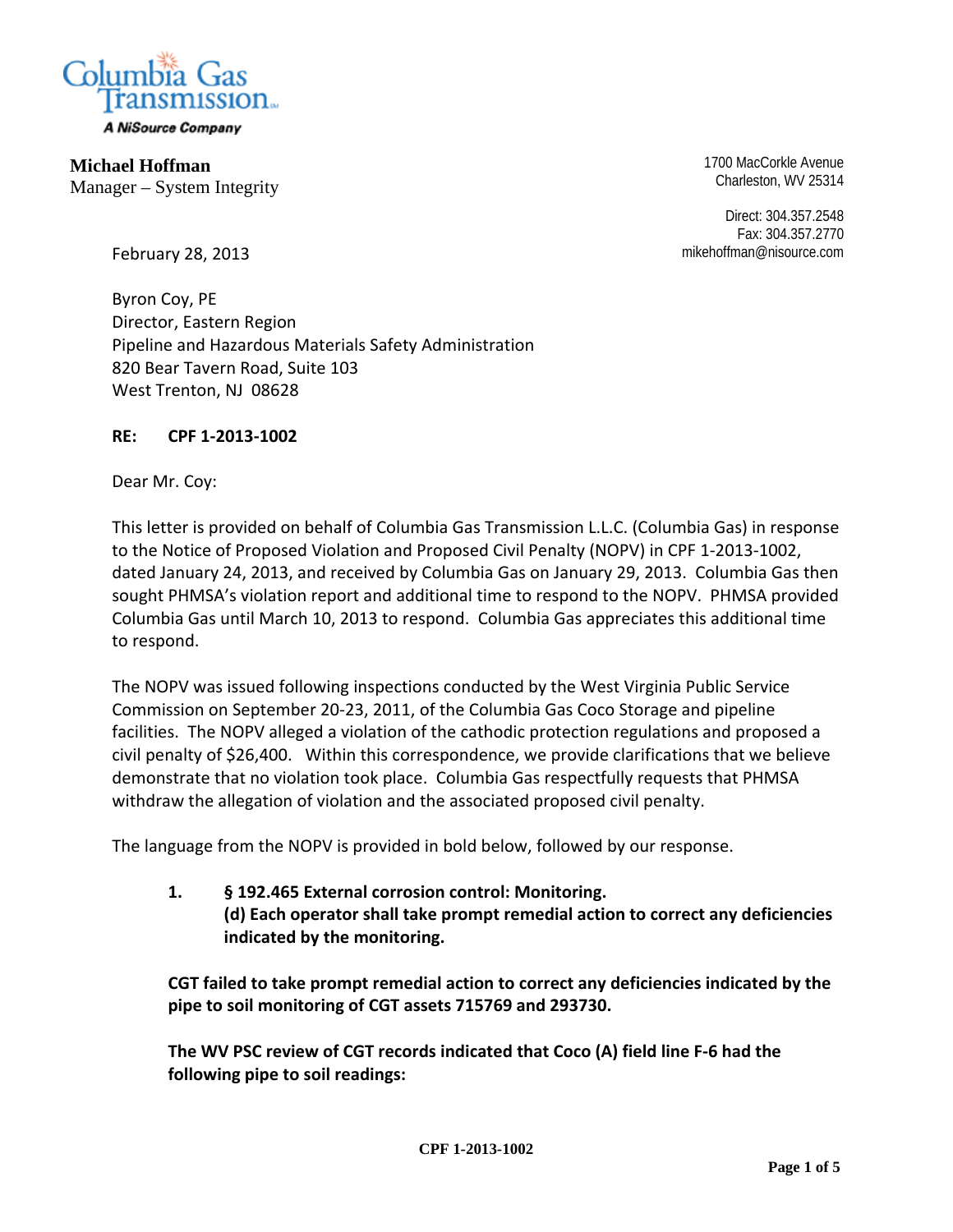**1. Asset 715769** 

**Date monitored: Reading** 

- *4/22/2008:* **-0.689 volts DC**
- *4/27/2009:* **-0.786 volts DC**
- *6/17/2009:* **See reference to calendar log book, below.**
- *4/13/2010:* **-0.941 volts DC**
- **2. Asset 293730**

**Date monitored: Reading** 

- *4/23/2008:* **-0.738 volts DC**
- *4/27/2009:* **-0.691 volts DC**
- *6/17/2009:* **See reference to calendar log book, below.**
- *4/13/2010:* **-1.622 volts DC**

**A CGT representative indicated that during the time period from** *4/22/2008* **to**  *4/27/2009,* **CGT did not promptly make the remedial measures that were needed for asset 715769. Likewise a CGT representative indicated that during the time period from** *4/23/2008* **to** *4/27/2009* **CGT did not promptly make the remedial measures that were needed for asset 293730.** 

**A CGT calendar log book, dated** *6/17/2009,* **showed readings for both assets that met the criteria contained in Appendix D of Part 192. The remediation for both assets was completed 51 days late.** 

### **Columbia Gas Response**

#### **Introduction**

 $\overline{a}$ 

Item 1 of the NOPV alleges that Columbia Gas did not take prompt remedial action to correct cathodic protection (CP) deficiencies indicated by monitoring that took place in April 2008. Specifically, the NOPV alleges that Columbia Gas did not remediate low CP readings within one year of April 22 and 23, 2008. Columbia Gas respectfully contends that it took prompt remedial action to address the low CP at the two locations described in the NOPV. 49 CFR § 192.465(d) does not define the timeframe for prompt remedial action. However, PHMSA has indicated that prompt remediation should occur within one inspection cycle.<sup>1</sup> 49 CFR § 192.465(a) specifies that the inspection cycle for cathodic protection pipe to soil readings is once each calendar year, not to exceed 15 months. Columbia Gas' CP remediation procedures are consistent with this 15 month timeframe. As explained below, Columbia Gas initiated and

 $^1$  Williams Gas Pipeline, Final Order at 2, CPF No. 4-2003-1004 (Aug. 18, 2005). In the 2005 Williams case PHMSA withdrew certain allegations of violation of § 192.465(d) after the operator demonstrated that it corrected pipe to soil deficiencies within one inspection cycle. Williams Gas Pipeline, Final Order at 2, CPF No. 1-2007-1011 (Aug. 27, 2010). In the 2010 Williams case PHMSA found that the word "prompt" means remediation within the next required inspection cycle.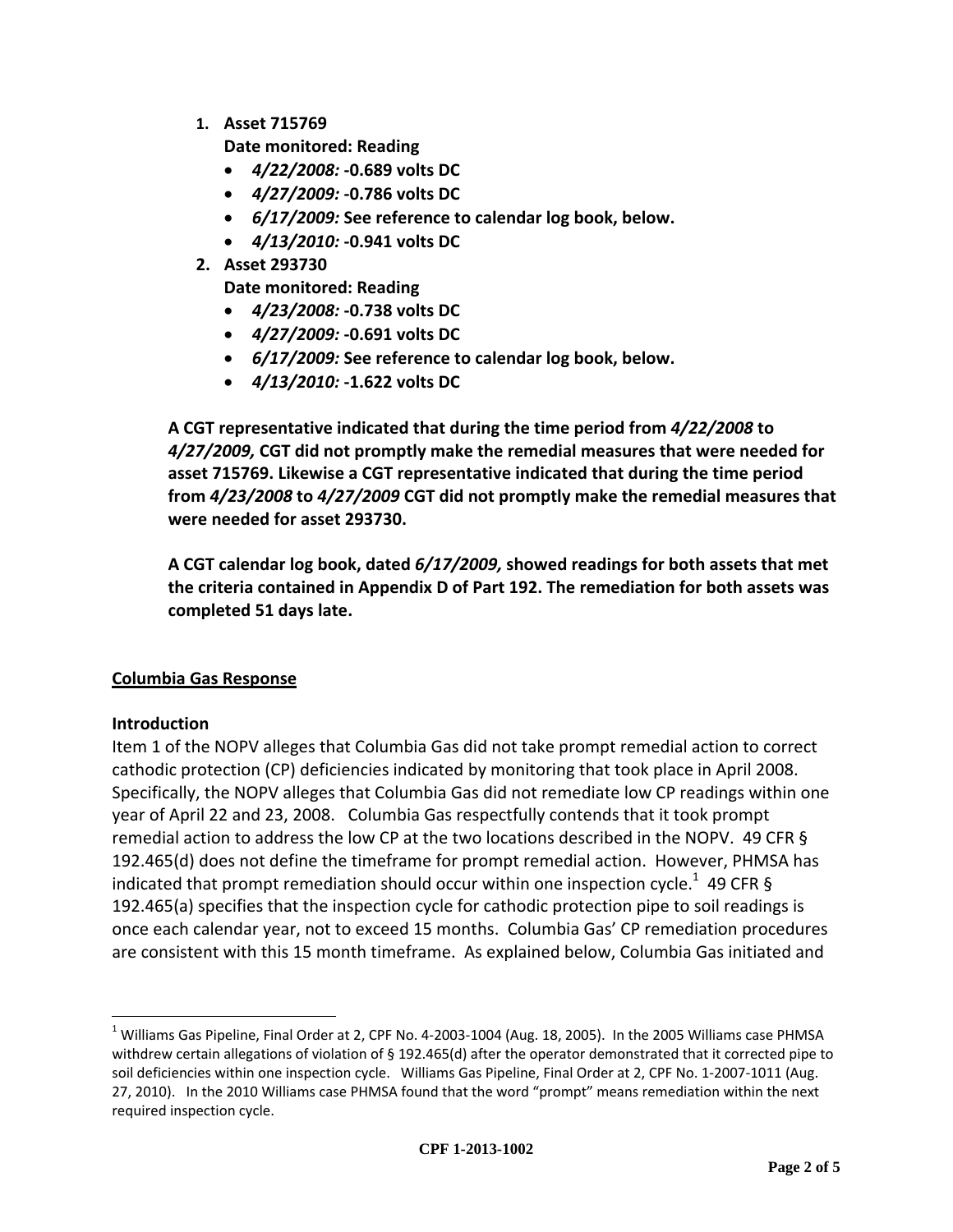completed remedial action within 15 months of April 2008 in accordance with the regulations and its own procedures.

## **Columbia Gas Procedures**

The Columbia Gas Operations and Maintenance (O&M) Plan 70.01.01 "External Corrosion Control" contains procedures for responding to deficiencies indicated by required monitoring. Part D of Section 3.2.8 of that plan states:

D. Remedial Action - Prompt remedial action to correct any deficiencies indicated by monitoring must be taken. The remedial action shall be performed or be in progress within one year of discovery, not to exceed 15 months, or in the case of rectifiers and critical stray current interference/ mitigation devices, before the next scheduled inspection not to exceed 2 ½ months (75 days).

The Columbia Gas O&M Procedure 70.01.01 in place at the time of the April 2008 low CP readings, as well as the subsequently amended version of the procedure are both included in Attachment A.

Columbia Gas initiated remedial actions and mitigated below criteria readings within 15 months of the low CP readings identified on April 22 and 23, 2008. After significant upgrades to the CP system, CP readings at the two test stations noted in the NOPV were back within criteria by June 17, 2009, approximately 14 months from initial discovery of the low readings. The NOPV acknowledges that full remediation was achieved within 15 months when it cites to the Columbia Gas technician's June 17, 2009 calendar log book entry. The log book entry is included as Attachment B to this response.

# **Columbia Gas' CP Remediation Efforts**

Asset 715769 is a CP test location at the tie in of storage well Line 12383 with a field line at Falling Rock. Asset 293730 is a CP test location at the beginning of the F-6 Line. Both assets are located in the Columbia Gas Coco A storage field located in Kanawha County, West Virginia. After identifying low CP readings at these two locations, Columbia Gas initiated an evaluation and determined that a new impressed current CP ground bed would need to be installed to supplement existing CP and meet the long term CP current needs for the storage field piping in that area.

The CP test stations and related pipeline are located in a remote area in mountainous terrain. There is no commercial electrical service in the area. The mountainous terrain would have made it very difficult to install an effective traditional horizontal impressed current ground bed. After performing an engineering evaluation, Columbia Gas determined that a deep well anode bed powered by an electrical generator unit would best meet the project needs for additional cathodic protection current.

Deep well anode beds powered by electrical generator units are not typical in the Columbia Gas pipeline system. The unique nature of the system extended the normal time period for the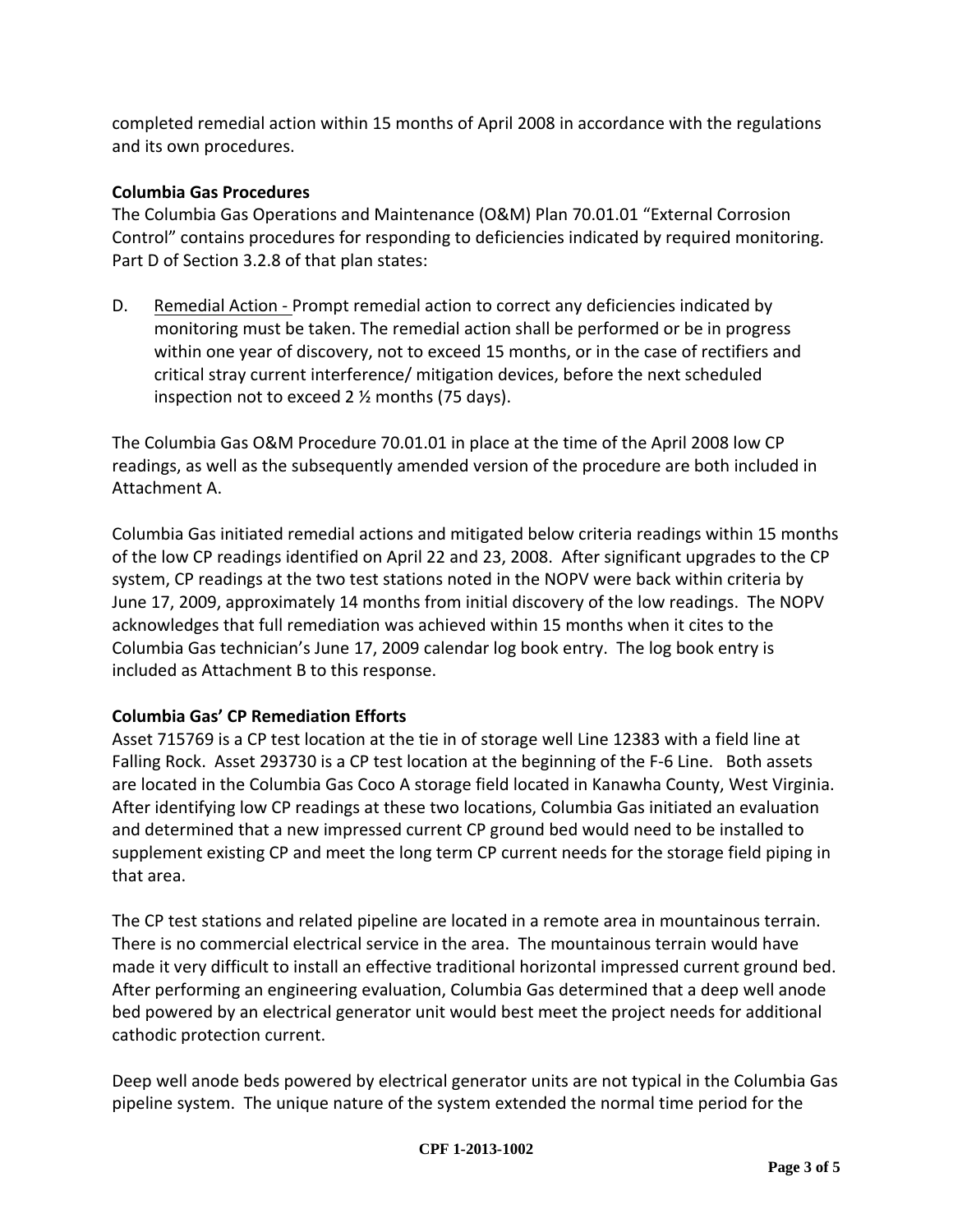design, construction and commissioning of the supplemental impressed current system. The deep well impressed current ground bed was designed and installed in 2008. The reciprocating engine and electrical generator unit needed to provide power to the ground bed was also ordered in 2008. Columbia Gas received, installed and placed the engine and generator into operation on May 20, 2009. Evidence of Columbia Gas' prompt remedial efforts can be found in Attachment C. Page two of this attachment contains test station data and other information which shows that a work order for the CP upgrades was submitted and approved in 2008. Following the May 20, 2009 startup of the generator, the pipe was left to polarize. It can take several weeks after initial startup before the pipe to soil potentials meet criteria levels. On June 19, 2009, the Corrosion Technician responsible for this area adjusted the rectifier tap settings and collected additional readings in his calendar log book. As the NOPV states, these readings demonstrate that a -0.85 Volt cathodic protection criteria was met for the two CP test locations at issue. In spite of the geographical and technical challenges associated with designing and installing a new ground bed, Columbia Gas was able to fully remediate the low CP readings within 15 months after the April 2008 low CP readings, as required by the regulations and Columbia Gas procedures.

As indicated in the NOPV, test station readings collected in April of 2010 demonstrate continued compliance with the -0.85 Volt cathodic protection criteria. A copy of the test station reading for Assets 715769 and 293730 for 2008, 2009 and 2010 are shown in Attachment C.

### **PHMSA's Violation Report**

The violation report contends that a Columbia Gas employee stated that the company did not promptly make remedial efforts to correct the low CP readings. Regardless of the views that may or may not have been expressed by an individual employee, the fact is that Columbia Gas followed the regulation and its procedure by completing remediation and restoring adequate CP readings within the allowed 15 month period following the April 2008 low CP readings.

In the section of the violation report on culpability, PHMSA states that Columbia Gas "failed to take any action or made a minimal attempt to comply with a regulatory requirement that was clearly applicable." Columbia Gas respectfully disagrees with this statement. As described above, Columbia gas overcame technical and geographical challenges, designed and installed new CP equipment and brought CP up to criteria within the 15 month timeframe after the April 2008 low CP readings as required by the regulations and its own procedures.

In the section of the violation report on good faith, PHMSA states that Columbia Gas "did not act to meet its regulatory obligation by not taking prompt remedial action prior to the next scheduled monitoring inspection." Columbia Gas respectfully disagrees with this statement. As explained above, 49 CFR § 192.465(d) does not specify what "prompt" means. However, 49 CFR § 192.465(a) allows for up to 15 months between CP inspections, and PHMSA case law has